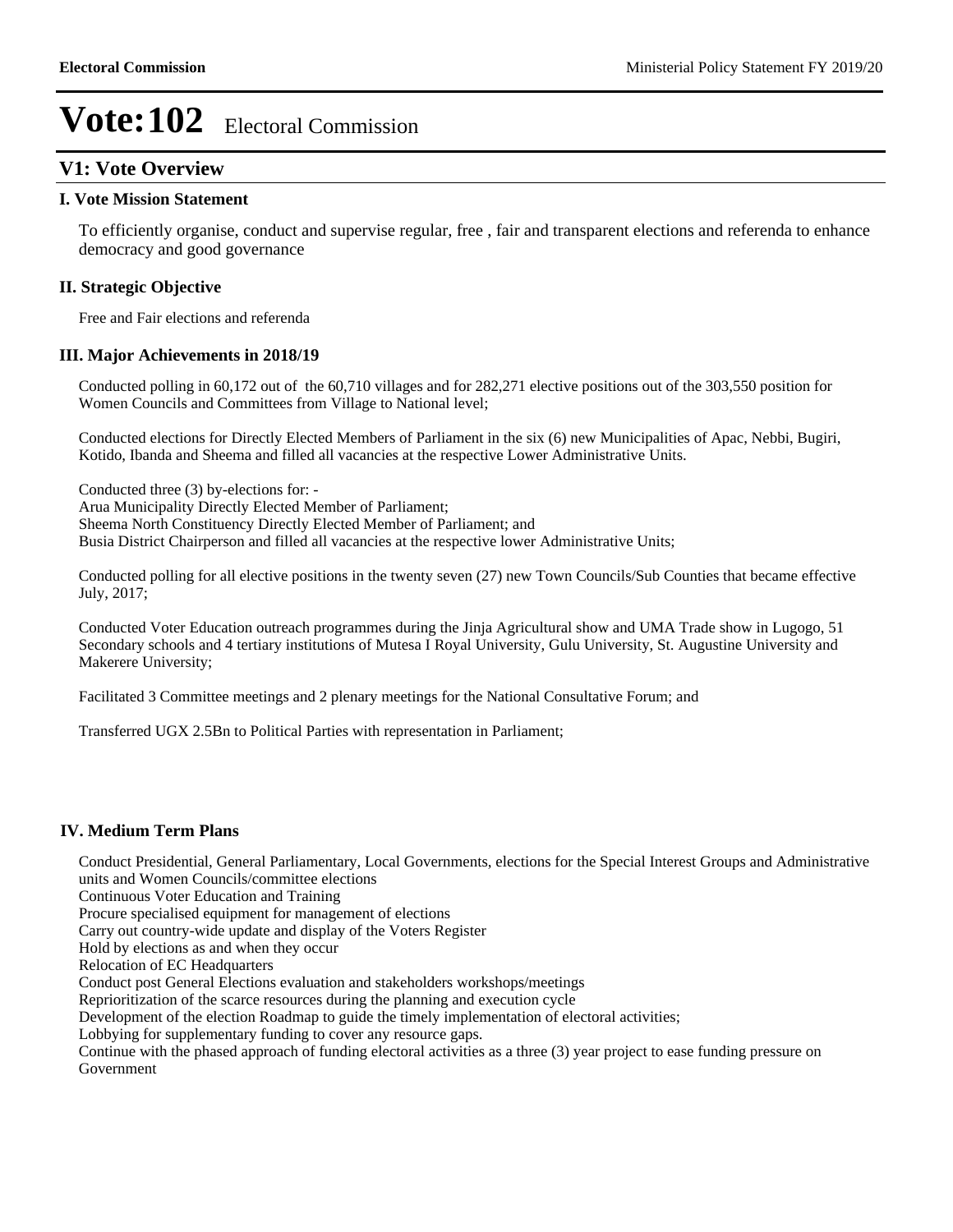## **V. Summary of Past Performance and Medium Term Budget Allocations**

**Table 5.1: Overview of Vote Expenditures (UShs Billion)**

|                  |                                                      |                    |               | 2018/19                                   |         |         |         | <b>MTEF Budget Projections</b> |         |
|------------------|------------------------------------------------------|--------------------|---------------|-------------------------------------------|---------|---------|---------|--------------------------------|---------|
|                  |                                                      | 2017/18<br>Outturn | <b>Budget</b> | <b>Approved Expenditure</b><br>by End Dec | 2019/20 | 2020/21 | 2021/22 | 2022/23                        | 2023/24 |
| <b>Recurrent</b> | Wagel                                                | 25.290             | 34.205        | 16.801                                    | 34.205  | 35.916  | 37.712  | 39.597                         | 41.577  |
|                  | Non Wage                                             | 71.216             | 48.096        | 22.459                                    | 148.096 | 170.311 | 204.373 | 245.247                        | 294.297 |
| Devt.            | GoU                                                  | 0.155              | 6.200         | 0.000                                     | 6.200   | 7.440   | 7.440   | 7.440                          | 7.440   |
|                  | Ext. Fin.                                            | 0.000              | 0.000         | 0.000                                     | 0.000   | 0.000   | 0.000   | 0.000                          | 0.000   |
|                  | <b>GoU</b> Total                                     | 96.660             | 88.502        | 39.260                                    | 188.502 | 213.666 | 249.524 | 292.284                        | 343.314 |
|                  | <b>Total GoU+Ext Fin (MTEF)</b>                      | 96.660             | 88.502        | 39.260                                    | 188.502 | 213.666 | 249.524 | 292.284                        | 343.314 |
|                  | Arrears                                              | 0.157              | 0.041         | 0.074                                     | 0.000   | 0.000   | 0.000   | 0.000                          | 0.000   |
|                  | <b>Total Budget</b>                                  | 96.817             | 88.542        | 39.334                                    | 188.502 | 213.666 | 249.524 | 292.284                        | 343.314 |
|                  | <b>A.I.A Total</b>                                   | N/A                | N/A           | N/A                                       | N/A     | N/A     | N/A     | N/A                            | N/A     |
|                  | <b>Grand Total</b>                                   | 96.817             | 88.542        | 39.334                                    | 188.502 | 213.666 | 249.524 | 292.284                        | 343.314 |
|                  | <b>Total Vote Budget</b><br><b>Excluding Arrears</b> | 96.660             | 88.502        | 39.260                                    | 188.502 | 213.666 | 249.524 | 292.284                        | 343.314 |

## **VI. Budget By Economic Clasification**

**Table V6.1 2018/19 and 2019/20 Budget Allocations by Item**

|                                        |        |          | 2018/19 Approved Budget |              |         | 2019/20 Draft Estimates |              |
|----------------------------------------|--------|----------|-------------------------|--------------|---------|-------------------------|--------------|
| Billion Uganda Shillings               | GoU    | Ext. Fin | <b>AIA</b>              | <b>Total</b> | GoU     | Ext. Fin                | <b>Total</b> |
| <b>Output Class: Outputs Provided</b>  | 72.302 | 0.000    | 0.000                   | 72.302       | 172.302 | 0.000                   | 172.302      |
| 211 Wages and Salaries                 | 40.423 | 0.000    | 0.000                   | 40.423       | 89.481  | 0.000                   | 89.481       |
| 212 Social Contributions               | 3.420  | 0.000    | 0.000                   | 3.420        | 3.421   | 0.000                   | 3.421        |
| 213 Other Employee Costs               | 3.992  | 0.000    | 0.000                   | 3.992        | 3.839   | 0.000                   | 3.839        |
| 221 General Expenses                   | 6.499  | 0.000    | 0.000                   | 6.499        | 31.680  | 0.000                   | 31.680       |
| 222 Communications                     | 0.485  | 0.000    | 0.000                   | 0.485        | 0.746   | 0.000                   | 0.746        |
| 223 Utility and Property Expenses      | 4.816  | 0.000    | 0.000                   | 4.816        | 5.520   | 0.000                   | 5.520        |
| 225 Professional Services              | 5.578  | 0.000    | 0.000                   | 5.578        | 1.219   | 0.000                   | 1.219        |
| 226 Insurances and Licenses            | 0.472  | 0.000    | 0.000                   | 0.472        | 0.667   | 0.000                   | 0.667        |
| 227 Travel and Transport               | 5.235  | 0.000    | 0.000                   | 5.235        | 25,477  | 0.000                   | 25.477       |
| 228 Maintenance                        | 1.380  | 0.000    | 0.000                   | 1.380        | 10.060  | 0.000                   | 10.060       |
| 273 Employer social benefits           | 0.000  | 0.000    | 0.000                   | 0.000        | 0.194   | 0.000                   | 0.194        |
| <b>Output Class: Outputs Funded</b>    | 10.000 | 0.000    | 0.000                   | 10.000       | 10.000  | 0.000                   | 10.000       |
| 263 To other general government units  | 10.000 | 0.000    | 0.000                   | 10.000       | 10.000  | 0.000                   | 10.000       |
| <b>Output Class: Capital Purchases</b> | 6.200  | 0.000    | 0.000                   | 6.200        | 6.200   | 0.000                   | 6.200        |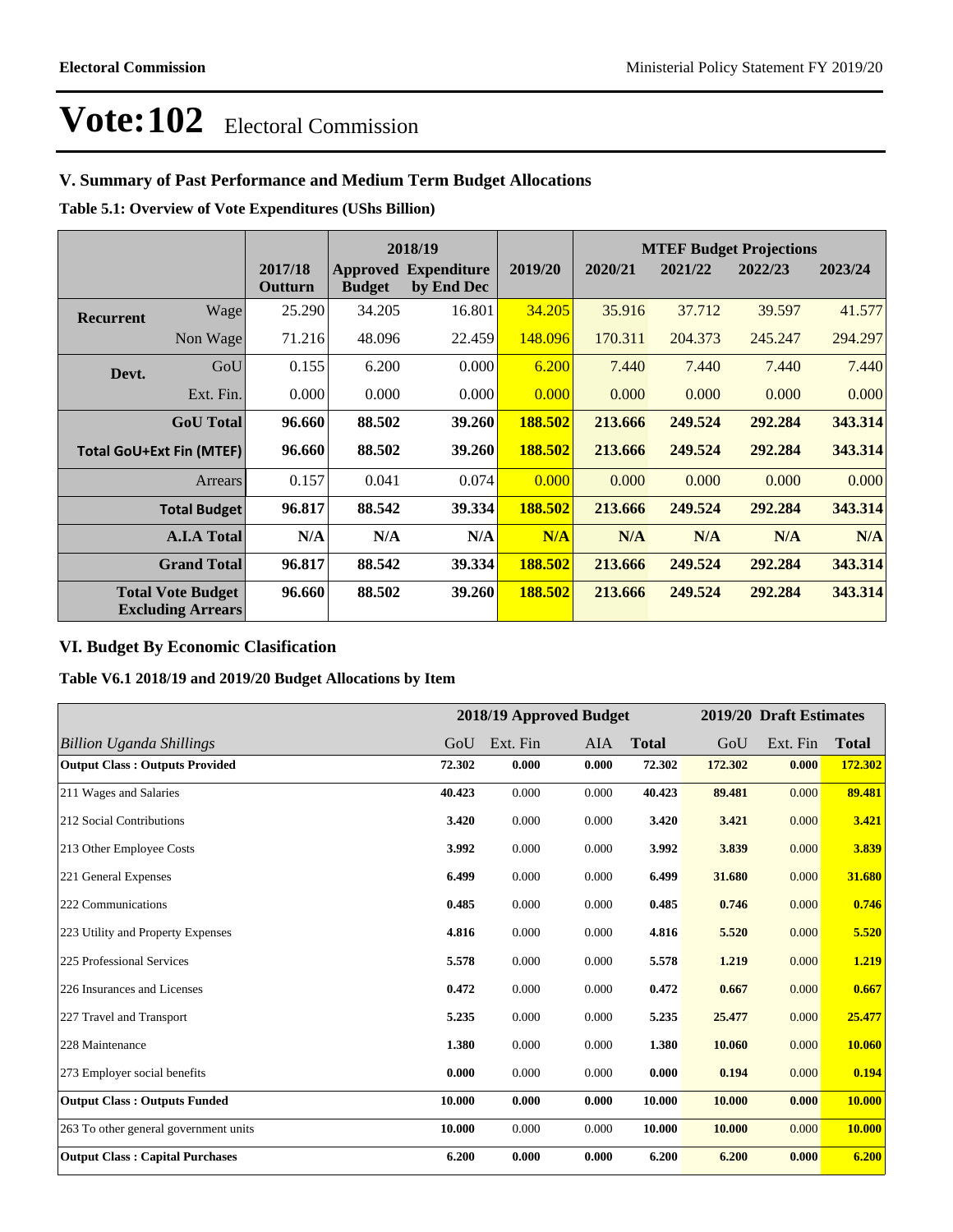| 312 FIXED ASSETS             | 6.200  | 0.000 | 0.000 | 6.200  | 6.200   | 0.000 | 6.200   |
|------------------------------|--------|-------|-------|--------|---------|-------|---------|
| <b>Output Class: Arrears</b> | 0.041  | 0.000 | 0.000 | 0.041  | 0.000   | 0.000 | 0.000   |
| 321 DOMESTIC                 | 0.041  | 0.000 | 0.000 | 0.041  | 0.000   | 0.000 | 0.000   |
| Grand Total :                | 88.542 | 0.000 | 0.000 | 88.542 | 188.502 | 0.000 | 188.502 |
| Total excluding Arrears      | 88.502 | 0.000 | 0.000 | 88.502 | 188.502 | 0.000 | 188.502 |

## **VII. Budget By Programme And Subprogramme**

**Table V7.1: Past Expenditure Outturns and Medium Term Projections by Programme and SubProgramme**

| <b>Billion Uganda shillings</b>                                 |                              | FY 2018/19                |                                   |                                             | <b>Medium Term Projections</b> |         |         |         |
|-----------------------------------------------------------------|------------------------------|---------------------------|-----------------------------------|---------------------------------------------|--------------------------------|---------|---------|---------|
|                                                                 | <b>FY 2017/18</b><br>Outturn | Approved<br><b>Budget</b> | <b>Spent By</b><br><b>End Dec</b> | 2019-20<br><b>Proposed</b><br><b>Budget</b> | 2020-21                        | 2021-22 | 2022-23 | 2023-24 |
| 07 Support to the National<br><b>Consultative Forum</b>         | 0.000                        | 0.000                     | 0.000                             | 0.000                                       | 0.000                          | 0.000   | 0.000   | 0.000   |
| <b>51 Management of Elections</b>                               | 86.367                       | 78.092                    | 34.166                            | 178.052                                     | 203.216                        | 239.074 | 281.834 | 332.814 |
| 01 Statutory                                                    | 86.212                       | 71.892                    | 34.166                            | 171.852                                     | 195.776                        | 231.634 | 274.394 | 325.374 |
| 0353 Support to Electoral Commission                            | 0.155                        | 6.200                     | 0.000                             | 6.200                                       | 7.440                          | 7.440   | 7.440   | 7.440   |
| <b>54 Harmonization of Political Party</b><br><b>Activities</b> | 10.450                       | 10.450                    | 5.169                             | 10.450                                      | 10.450                         | 10.450  | 10.450  | 10.500  |
| 03 National Consultative Forum                                  | 10.450                       | 10.450                    | 5.169                             | 10.450                                      | 10.450                         | 10.450  | 10.450  | 10.500  |
| Total for the Vote                                              | 96.817                       | 88.542                    | 39.334                            | 188.502                                     | 213.666                        | 249.524 | 292.284 | 343.314 |
| <b>Total Excluding Arrears</b>                                  | 96.660                       | 88.502                    | 39.260                            | 188.502                                     | 213.666                        | 249.524 | 292.284 | 343.314 |

## **VIII. Programme Performance and Medium Term Plans**

## **Table V8.1: Programme Outcome and Outcome Indicators ( Only applicable for FY 2019/20)**

| <b>Programme:</b>                                       | 51 Management of Elections                                                                                                      |  |  |                            |         |         |  |
|---------------------------------------------------------|---------------------------------------------------------------------------------------------------------------------------------|--|--|----------------------------|---------|---------|--|
|                                                         | <b>Programme Objective</b> To conduct regular free and fair elections and referenda professionally, impartially and efficiently |  |  |                            |         |         |  |
| <b>Responsible Officer:</b>                             | Secretary Electoral Commission                                                                                                  |  |  |                            |         |         |  |
|                                                         | <b>Programme Outcome:</b> Free and Fair Elections and Referenda                                                                 |  |  |                            |         |         |  |
| Sector Outcomes contributed to by the Programme Outcome |                                                                                                                                 |  |  |                            |         |         |  |
| 1. Free and Fair elections                              |                                                                                                                                 |  |  |                            |         |         |  |
|                                                         |                                                                                                                                 |  |  | <b>Performance Targets</b> |         |         |  |
|                                                         | <b>Outcome Indicators</b>                                                                                                       |  |  | 2019/20                    | 2020/21 | 2021/22 |  |
|                                                         | <b>Projection</b><br>Projection<br><b>Baseline</b><br><b>Base year</b><br><b>Target</b>                                         |  |  |                            |         |         |  |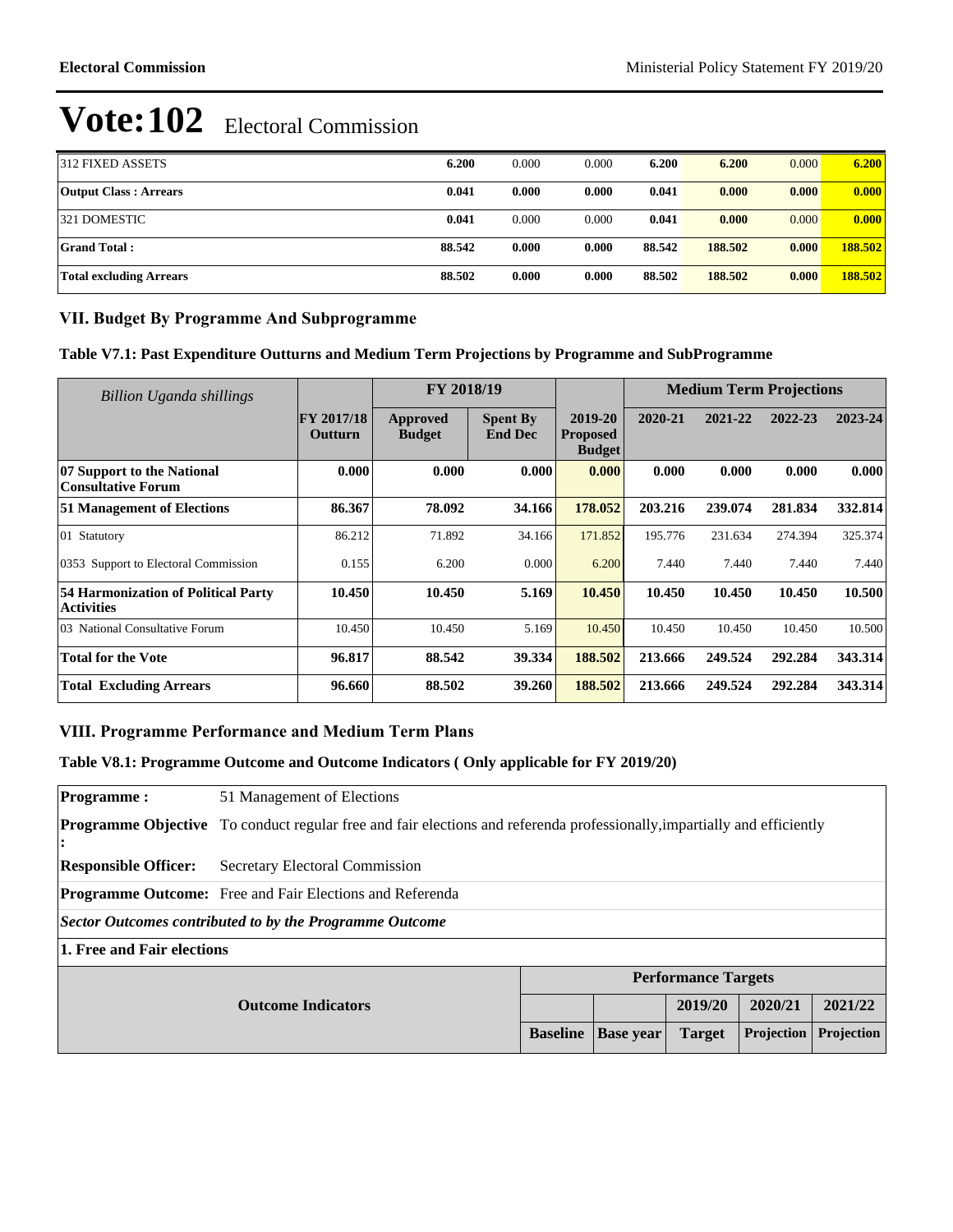| • % of election results upheld                                |                                                                                                                                   | 99.98%     | 2016 | 100%           | 99%     | 99.5%  |  |
|---------------------------------------------------------------|-----------------------------------------------------------------------------------------------------------------------------------|------------|------|----------------|---------|--------|--|
| • Conduct Elections in line with the constitutional provision |                                                                                                                                   | 1299348    | 2016 | $\overline{5}$ | 1559218 | 20     |  |
| <b>SubProgramme: 01 Statutory</b>                             |                                                                                                                                   |            |      |                |         |        |  |
| <b>Output: 01 Voter Education and Training</b>                |                                                                                                                                   |            |      |                |         |        |  |
|                                                               | Number of stakeholders consultative meetings conducted                                                                            |            |      | <b>10</b>      | 15      | 50     |  |
|                                                               | Number of voter education training sessions conducted                                                                             |            |      | 5              | 10      | 20     |  |
|                                                               | Number of voter IEC materials produced and disseminated                                                                           |            |      | 10,000         | 10,000  | 50,000 |  |
|                                                               | <b>Output: 03 Voter Registeration and Conduct of General elections</b>                                                            |            |      |                |         |        |  |
| Percentage of eligible voters in voter registers(%)           |                                                                                                                                   |            |      | 90%            | 90%     | 90%    |  |
| Status of update of the National Voter's Registration         |                                                                                                                                   |            |      |                | 100     | 100    |  |
| Status of Register of Special Interest Groups                 |                                                                                                                                   | <b>100</b> | 100  | 100            |         |        |  |
| <b>Output: 05 Conduct of By-elections</b>                     |                                                                                                                                   |            |      |                |         |        |  |
|                                                               | Number of by-elections concluded at all levels within stipulated period(%)                                                        |            |      | 5              |         | 10     |  |
|                                                               | Number of elections concluded at all levels within stipulated period                                                              |            |      |                |         | 10     |  |
|                                                               | Status of update of Administrative units and Electoral Areas                                                                      |            |      |                |         | 1      |  |
| <b>Programme:</b>                                             | 54 Harmonization of Political Party Activities                                                                                    |            |      |                |         |        |  |
| <b>Programme Objective</b>                                    | To promote Political Dialogue, pursuit of consensus and national Cohesion with a view to sustainable<br>socioeconomic development |            |      |                |         |        |  |
| <b>Responsible Officer:</b>                                   | Secretary Electoral Commission                                                                                                    |            |      |                |         |        |  |
|                                                               | Programme Outcome: National Election activities harmonized.                                                                       |            |      |                |         |        |  |
|                                                               | <b>Sector Outcomes contributed to by the Programme Outcome</b>                                                                    |            |      |                |         |        |  |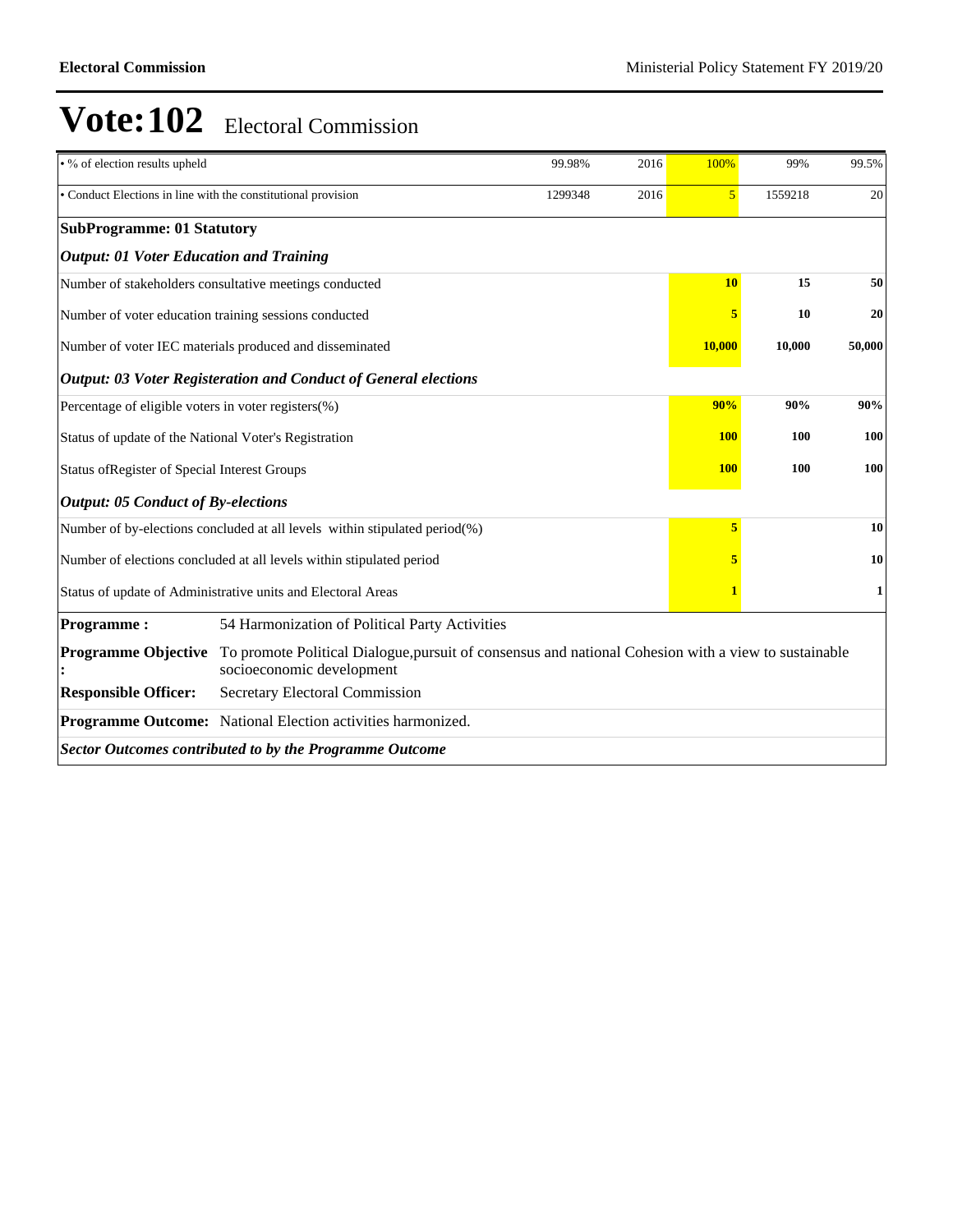| 1. Free and Fair elections     |                            |                             |               |            |            |  |  |  |
|--------------------------------|----------------------------|-----------------------------|---------------|------------|------------|--|--|--|
|                                | <b>Performance Targets</b> |                             |               |            |            |  |  |  |
| <b>Outcome Indicators</b>      |                            |                             | 2019/20       | 2020/21    | 2021/22    |  |  |  |
|                                |                            | <b>Baseline</b>   Base year | <b>Target</b> | Projection | Projection |  |  |  |
| • Streamlined election program |                            | 2016                        |               |            |            |  |  |  |
| N/A                            |                            |                             |               |            |            |  |  |  |

## **IX. Major Capital Investments And Changes In Resource Allocation**

### **Table 9.1: Major Capital Investment (Capital Purchases outputs over 0.5Billion)**

| FY 2018/19                                                              | FY 2019/20                                                                                    |          |                                                                                               |  |  |  |  |  |  |
|-------------------------------------------------------------------------|-----------------------------------------------------------------------------------------------|----------|-----------------------------------------------------------------------------------------------|--|--|--|--|--|--|
|                                                                         | <b>Appr. Budget and Planned Outputs</b><br><b>Expenditures and Achievements by</b><br>end Dec |          |                                                                                               |  |  |  |  |  |  |
| <b>Vote 102 Electoral Commission</b>                                    |                                                                                               |          |                                                                                               |  |  |  |  |  |  |
| <b>Program: 16 51 Management of Elections</b>                           |                                                                                               |          |                                                                                               |  |  |  |  |  |  |
| Development Project: 0353 Support to Electoral Commission               |                                                                                               |          |                                                                                               |  |  |  |  |  |  |
| Output: 16 51 72 Government Buildings and Administrative Infrastructure |                                                                                               |          |                                                                                               |  |  |  |  |  |  |
|                                                                         |                                                                                               |          | Central storage facility in Kampala and regional<br>office premises/storage facility acquired |  |  |  |  |  |  |
| <b>Total Output Cost(Ushs Thousand)</b>                                 | 6,000,000                                                                                     | 0        | 6,200,000                                                                                     |  |  |  |  |  |  |
| Gou Dev't:                                                              | 6,000,000                                                                                     | $\Omega$ | 6,200,000                                                                                     |  |  |  |  |  |  |
| Ext Fin:                                                                | $\mathbf{0}$                                                                                  | $\Omega$ |                                                                                               |  |  |  |  |  |  |
| A.I.A.                                                                  | $\theta$                                                                                      | $\theta$ |                                                                                               |  |  |  |  |  |  |

### **X. Vote Challenges and Plans To Improve Performance**

#### **Vote Challenges**

Continuous creation of Administrative Units without corresponding adjustment in the budgetary provision. Government created 4 districts in 2016, 6 district in 2017, 6 districts 2018 and 7 districts are proposed for 2019. However, these creations are not accompanied with corresponding increase in the budget. The funding requirement to operationalize the 23 districts is UGX 11.799Bn.

Late enactment/amendment of enabling electoral laws. The Commission needs these laws at least 2 years to the General Elections to be able to plan and budget accordingly. According to the EC Roadmap, Government should not create new administrative units after September 2018.

Inadequate budget provisions for electoral activities. Phase 2 activities of the 2021General Elections were not provided for in addition to Phase 1 activities that were supposed to be funded in FY 2018/19. The total requirement for phase 1 and 2 is UGX 155.32Bn and UGX 283.3Bn respectively.

Gratuity: Although thirty two (32) Commission staff are retiring between 2017/18 and 2019/20 requiring UGX 6.80Bn only UGX 1.43Bn has been provided leaving a balance of UGX 5.37Bn.

Petitions: The Commission also has pending cases in Court being handled by private law firms in addition to the in-house lawyers. The private legal services are being estimated at UGX 4.01Bn.

Rent for Central Stores (Banda) UGX 1.9Bn: The annual rent for the stores is UGX 1.986Bn. For the FY 2018/19, the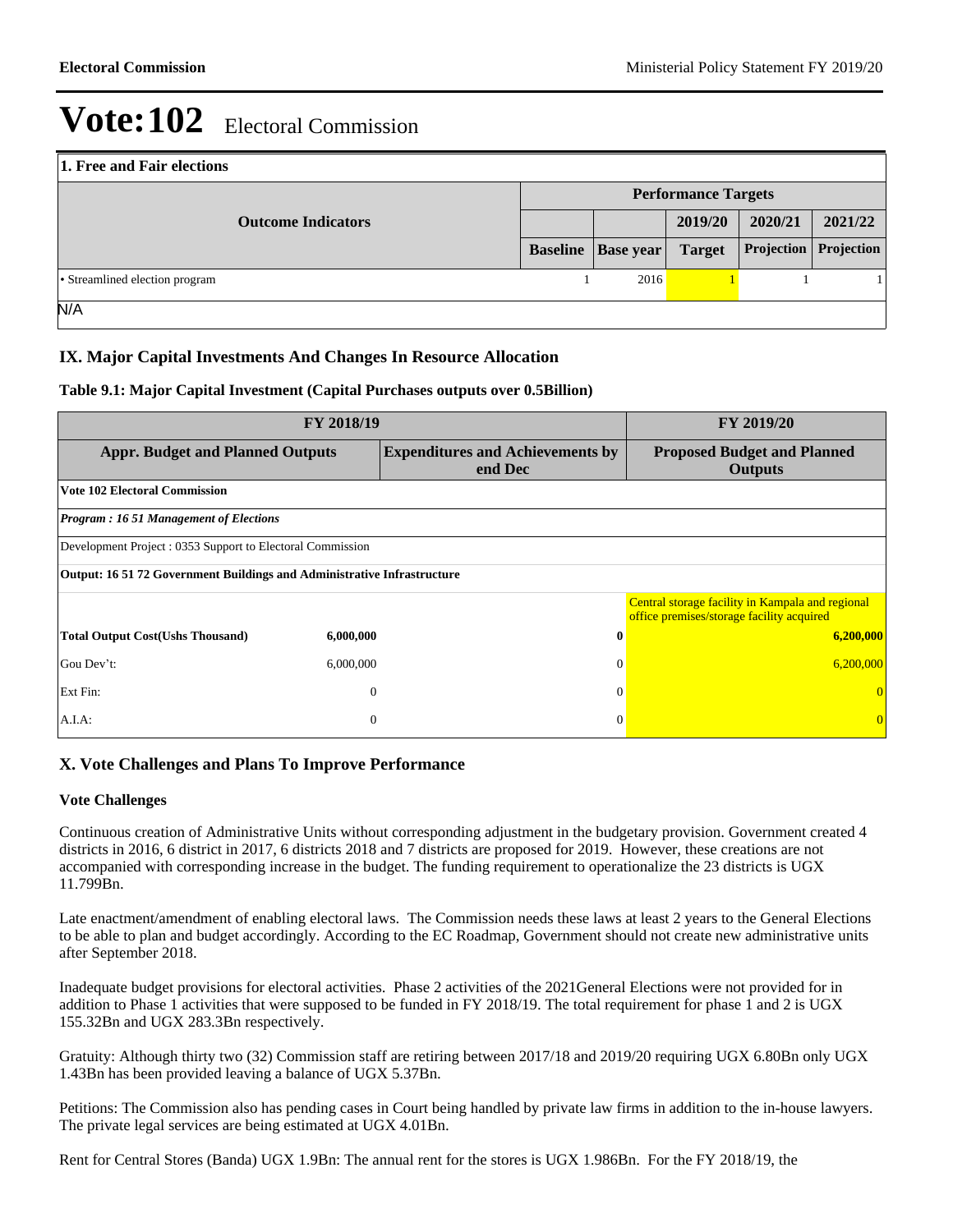Commission only paid UGX 1.986BN for the stores for the FY 2017/18 leaving an outstanding amount of UGX 1.90Bn for the current year. Therefore for the FY 2019/20, the Commission requires UGX 1.90Bn to clear the outstanding rent. Wage Bill: The Committee recommended and Parliament resolved that the remuneration would be enhanced in 3 financial years effective 2017/18. Accordingly, the Ministry of Finance, Planning and Economic Development has implemented the first 2 phases. The Commission prays for the continued support of this Committee and Parliament for the remaining balance of UGX 11.166Bn and UGX 3.461Bn for the twenty three (23) new districts.

Domestic Arrears: In the financial statements for the year ended 30th June 2018, the Commission reported verified Domestic Arrears of UGX 3.147Bn comprising of: Allowances for Data Entrants for the 2010 aborted Administrative Units elections of UGX 0.403Bn and Penal tax to Uganda Revenue Authority UGX 2.744Bn.

#### Voter Education Programmes UGX 3.19bn

Voter Education is one of the key activities in the electoral cycle that should be conducted on a continuous basis. However, due to insufficient funding this has not been achieved. The Commission requires UGX 3.019Bn for continuous Voter Education which will be conducted through a number of approaches for effectiveness and improvement of stakeholder participation in the electoral process.

#### **Plans to improve Vote Performance**

Continuous Voter Education and Training Continue with the phased approach of funding electoral activities as a three (3) year project to ease funding pressure on Government Early procurement of Election materials

### **XI Off Budget Support**

#### **Table 11.1 Off-Budget Support by Sub-Programme**

N/A

### **XII. Vote Cross Cutting Policy And Other Budgetary Issues**

#### **Table 12.1: Cross- Cutting Policy Issues**

| <b>Issue Type:</b>                  | <b>HIV/AIDS</b>                                                                                                                                                                 |
|-------------------------------------|---------------------------------------------------------------------------------------------------------------------------------------------------------------------------------|
| Objective:                          | Improve the Economic productivity of Persons living with HIV/AIDS                                                                                                               |
| <b>Issue of Concern:</b>            | The need to improve the productivity of persons Living with HIV/AIDS                                                                                                            |
| <b>Planned Interventions:</b>       | Provide Medical support to Persons Living with HIV/AIDS<br>Provide Counselling and Support to persons Living with HIV/AIDS<br>Conduct sensitization workshops                   |
| <b>Budget Allocation (Billion):</b> | 0.038                                                                                                                                                                           |
| <b>Performance Indicators:</b>      | Number of Persons Living with HIV/AIDS who have received medical support<br>No of Counselling sessions conducted                                                                |
| <b>Issue Type:</b>                  | Gender                                                                                                                                                                          |
| Objective:                          | Improve the participation of Women, Youths and PWDs in the Electoral process<br>Provide Equal opportunity for women, and special interest groups to elect their representatives |
| <b>Issue of Concern:</b>            | Low levels of participation                                                                                                                                                     |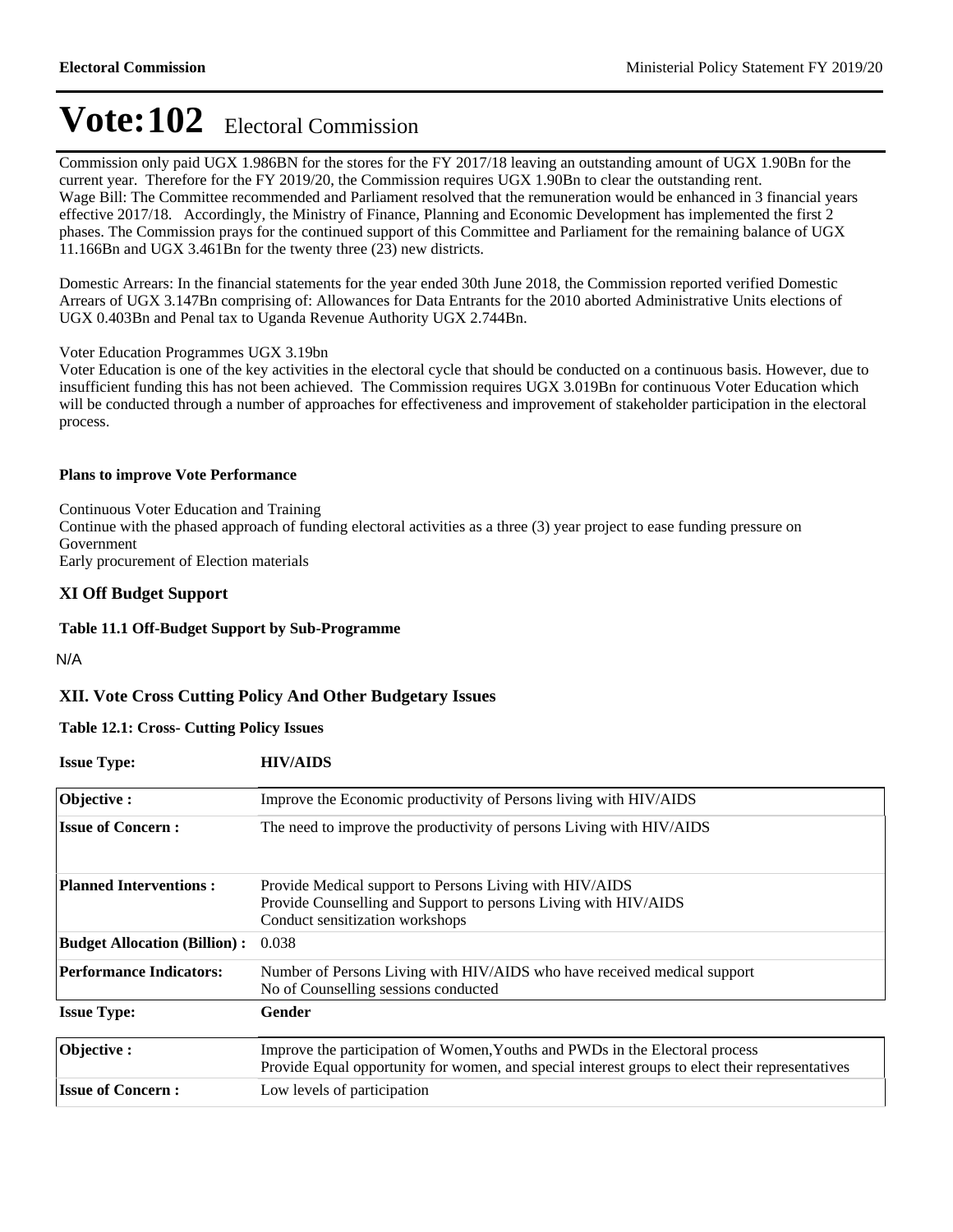| <b>Planned Interventions:</b>       | Develop Voter Education messages geared towards encouraging women and special groups to<br>participate in the Electoral process<br>Operate special lines for pregnant women, the elderly during polling<br>Develop special election materials for the blind and deaf |
|-------------------------------------|----------------------------------------------------------------------------------------------------------------------------------------------------------------------------------------------------------------------------------------------------------------------|
| <b>Budget Allocation (Billion):</b> | 0.400                                                                                                                                                                                                                                                                |
| <b>Performance Indicators:</b>      | No. of Voter Education Messages Developed<br>No.of stakeholders workshops held                                                                                                                                                                                       |
| <b>Issue Type:</b>                  | <b>Enviroment</b>                                                                                                                                                                                                                                                    |
| Objective:                          | Conserve the Environment                                                                                                                                                                                                                                             |
| <b>Issue of Concern:</b>            | The level of environmental degradation due to the materials used                                                                                                                                                                                                     |
| <b>Planned Interventions:</b>       | Refurbish and recycle some of the Election materials<br>Procure Election materials that are in line with the National Environmental Management Authority<br>guides                                                                                                   |
| <b>Budget Allocation (Billion):</b> | 0.100                                                                                                                                                                                                                                                                |
| <b>Performance Indicators:</b>      | No. election materials refurbished/recycled                                                                                                                                                                                                                          |

## **XIII. Personnel Information**

## **Table 13.1 Staff Establishment Analysis**

| <b>Title</b>              | <b>Salary Scale</b> | <b>Number Of Approved Positions</b> | <b>Number Of Filled Positions</b> |
|---------------------------|---------------------|-------------------------------------|-----------------------------------|
| $D/F\&A$                  | ECS1                |                                     | $1\vert$                          |
| $\rm{D/IT}$               | ECS1                |                                     | $1\vert$                          |
| $\mathrm{D/O}$            | ECS <sub>1</sub>    |                                     | $1\vert$                          |
| $H/ADMIN$                 | ECS <sub>2</sub>    |                                     | $1\vert$                          |
| ${\rm H/EM}$              | ECS <sub>2</sub>    |                                     | $1\vert$                          |
| ${\rm H}/{\rm FIN}$       | ECS <sub>2</sub>    |                                     | $1\vert$                          |
| H/FOD                     | ECS <sub>2</sub>    |                                     | $1\vert$                          |
| $\rm H/HRM$               | ECS <sub>2</sub>    |                                     | $1\vert$                          |
| H/IA                      | ECS <sub>2</sub>    |                                     | $1\vert$                          |
| H/IT                      | ECS <sub>2</sub>    |                                     | $1\vert$                          |
| $\ensuremath{\text{H/L}}$ | ECS <sub>2</sub>    | 1                                   | $1\vert$                          |
| H/P&A                     | ECS <sub>2</sub>    | $\overline{2}$                      | $\overline{2}$                    |
| $\mbox{H/VDM}$            | ECS <sub>2</sub>    |                                     | $1\vert$                          |
| ${\rm H/VET}$             | ECS <sub>2</sub>    |                                     | $1\vert$                          |
| PEO                       | ECS3                | 32                                  | 15                                |
| <b>SEO</b>                | ECS4                | 36                                  | 31                                |
| <b>PAEO</b>               | ECS <sub>6</sub> A  | 8                                   | $\overline{2}$                    |
| <b>SAEO GI</b>            | ECS6 <sub>B</sub>   | $20\,$                              | 8 <sup>1</sup>                    |
| <b>SAEO GII</b>           | ECS6 <sub>C</sub>   | 9                                   | $\overline{9}$                    |
| EO                        | ECS6D               | 352                                 | 293                               |